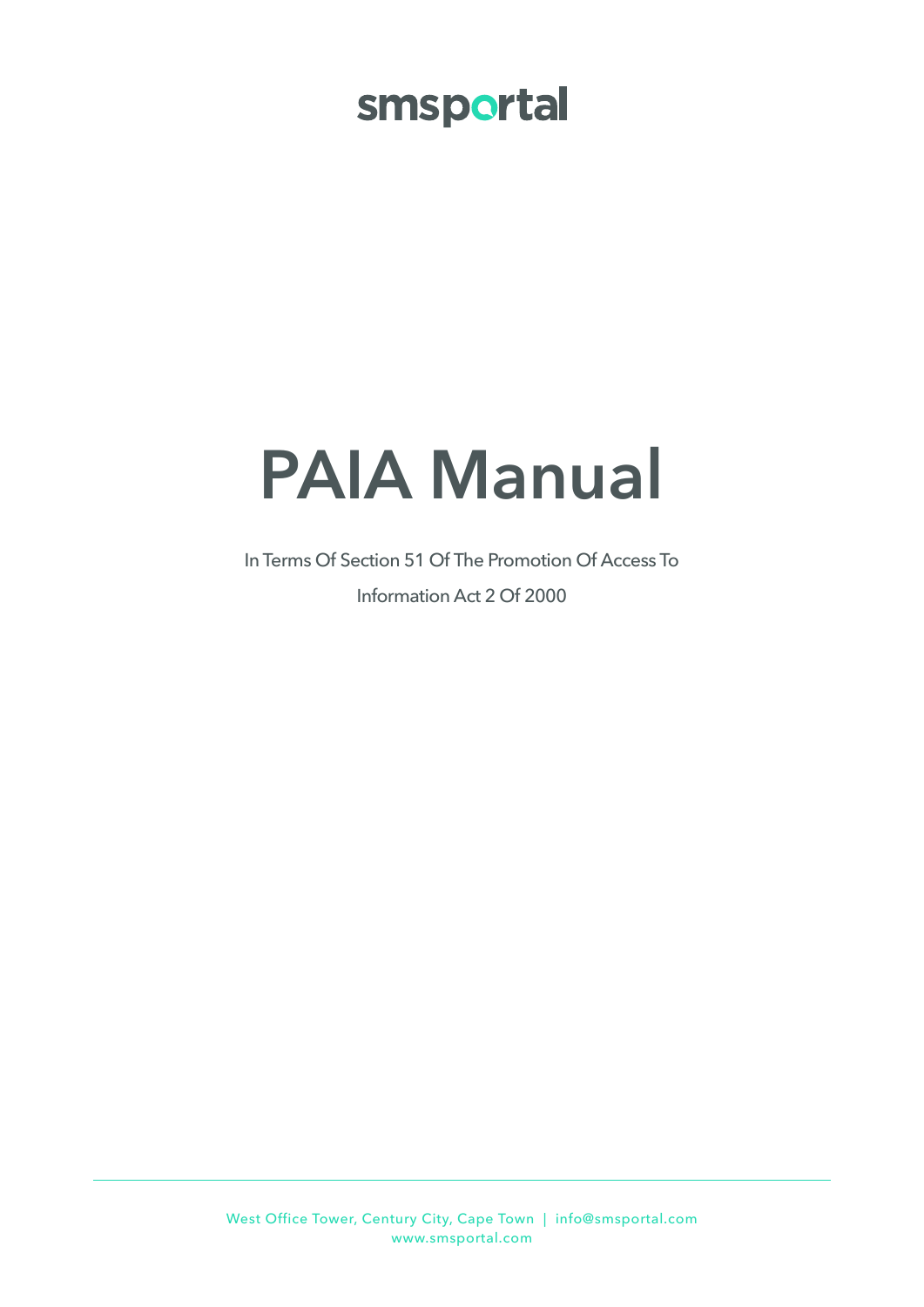

### 01. Introduction

01.1 This manual gives effect to everyone's constitutional right to access to information held by the state and information that is held by another person or company and that is required for the exercise or protection of any rights.

01.2 The Promotion of Access to Information Act 2 of 2000 ("PAIA") grants a requester access to records of a private body, if the record is required for the exercise or protection of any rights. If a public body lodges a request, the public body must be acting in the public interest.

01.3 The Protection of Personal Information Act 4 of 2013 ("POPIA") gives effect to the constitutional right to privacy. One of the data processing principles under POPIA is that of data subject participation, which allows for data subjects to access and correct their personal information held by a responsible party.

This manual provides for data subject to request this information from SMSPortal.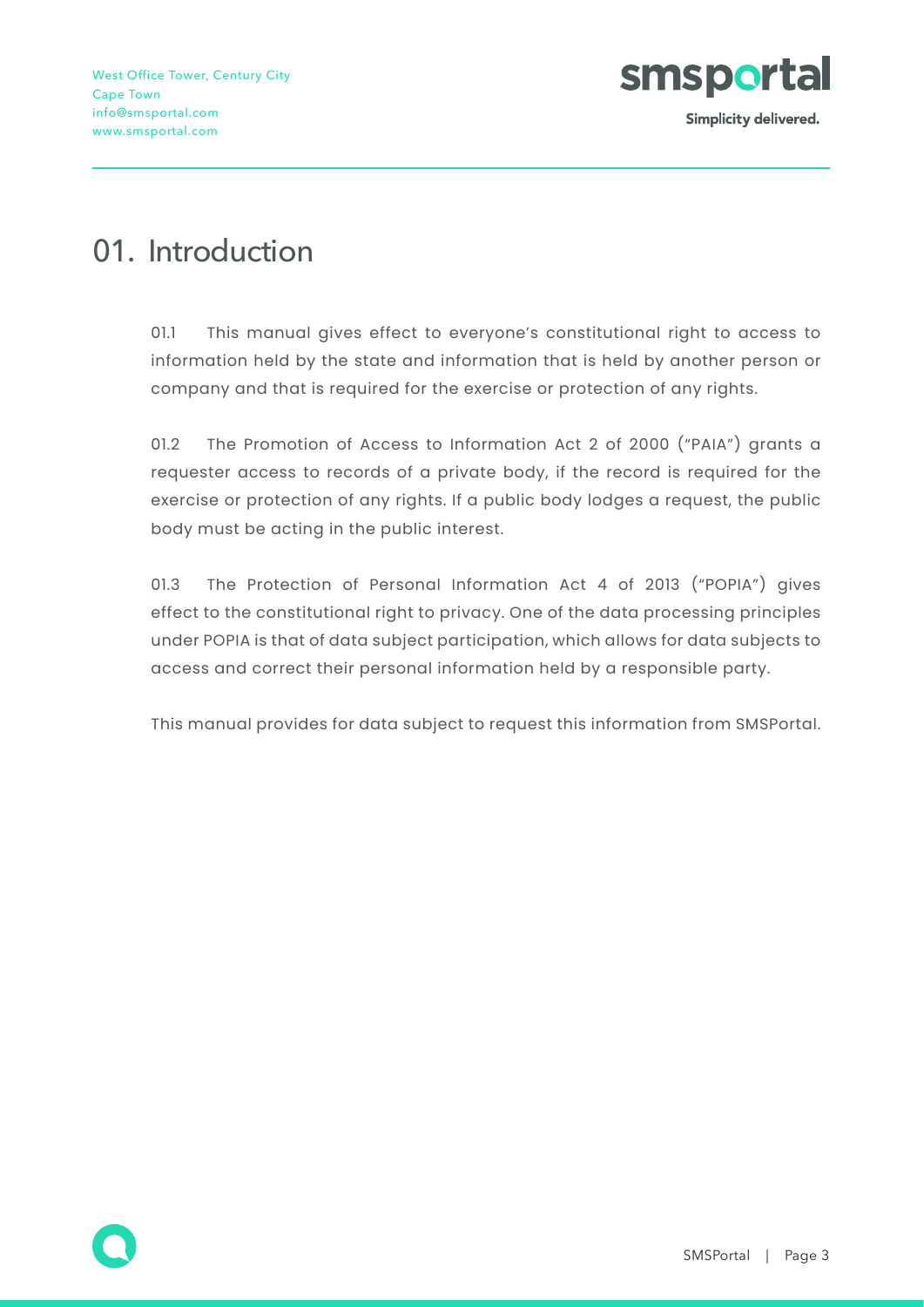

### 02. SMSPortal Contact Details

Company Registration No: 2009/008598/07

#### **Mr Ian Calder**

*Information Officer*

| <b>Postal</b>                                                        | PO Box 34662, Newton Park, 6055 |  |  |
|----------------------------------------------------------------------|---------------------------------|--|--|
| <b>Physical</b><br>4th Floor, West Office Tower, Canal Walk, Century |                                 |  |  |
|                                                                      | Boulevard, Cape Town, 8001      |  |  |
|                                                                      |                                 |  |  |
| <b>Telephone</b>                                                     | +27 86 111 2021                 |  |  |

**Fax** +27 86 572 1958

**Cell** +27 83 229 7911

**Website** www.smsportal.com

**E-mail** info@smsportal.com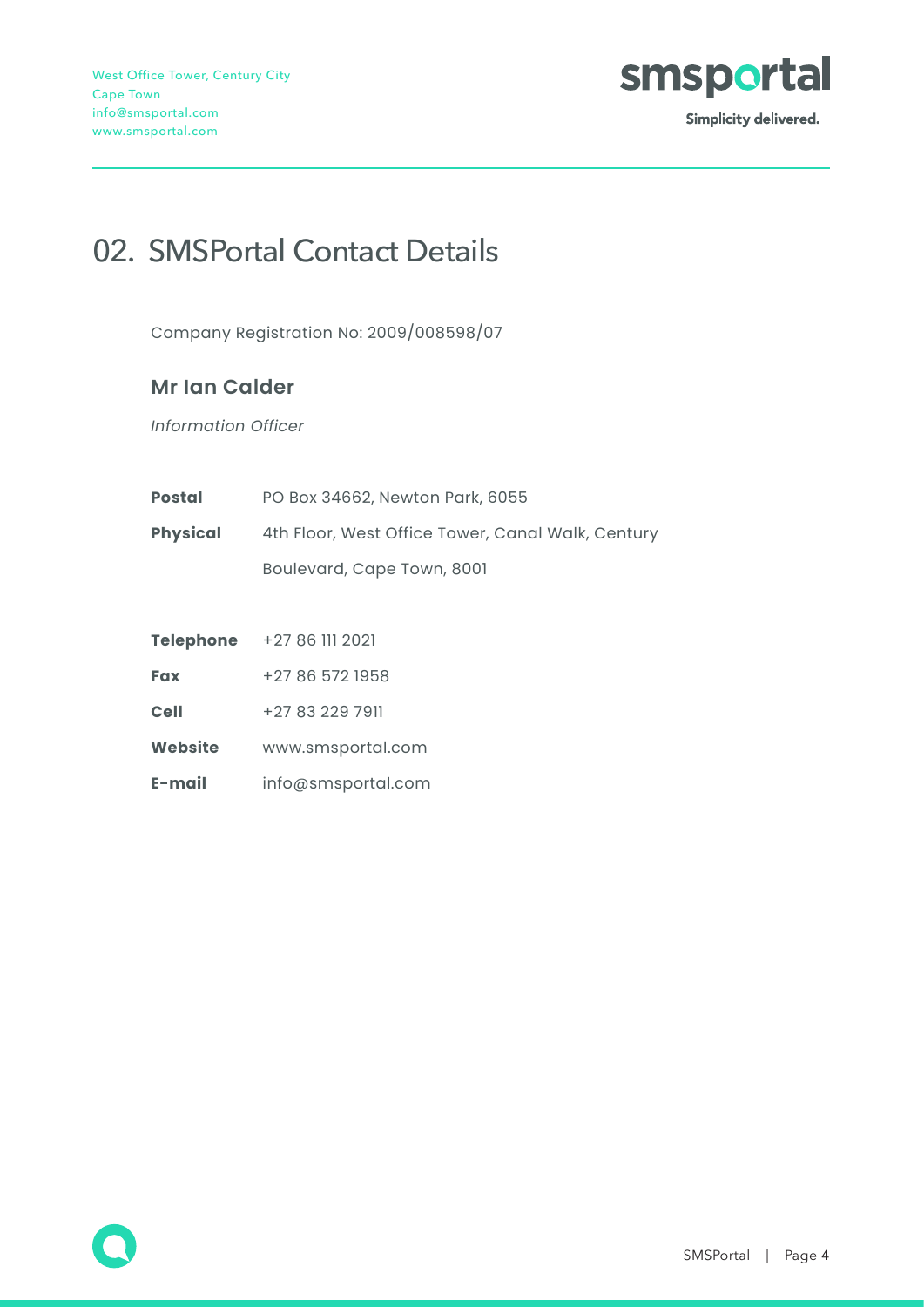

### 03. The Guide

03.1 A guide in terms of Section 10 of PAIA has been compiled by the South African Human Rights Commission (SAHRC), which will contain information for the purposes of exercising Constitutional Rights. The Guide is available from the SAHRC in all of the official languages.

The South African Human Rights Commission (SAHRC):

#### **PAIA Unit**

*Research & Documentation Department*

| Private Bag 2700, Houghton, 2041 |
|----------------------------------|
|                                  |

| <b>Fax</b> | +27 11 484 0582 |  |
|------------|-----------------|--|
|            |                 |  |

**Website** www.sahrc.org.za

**E-mail** PAIA@sahrc.org.za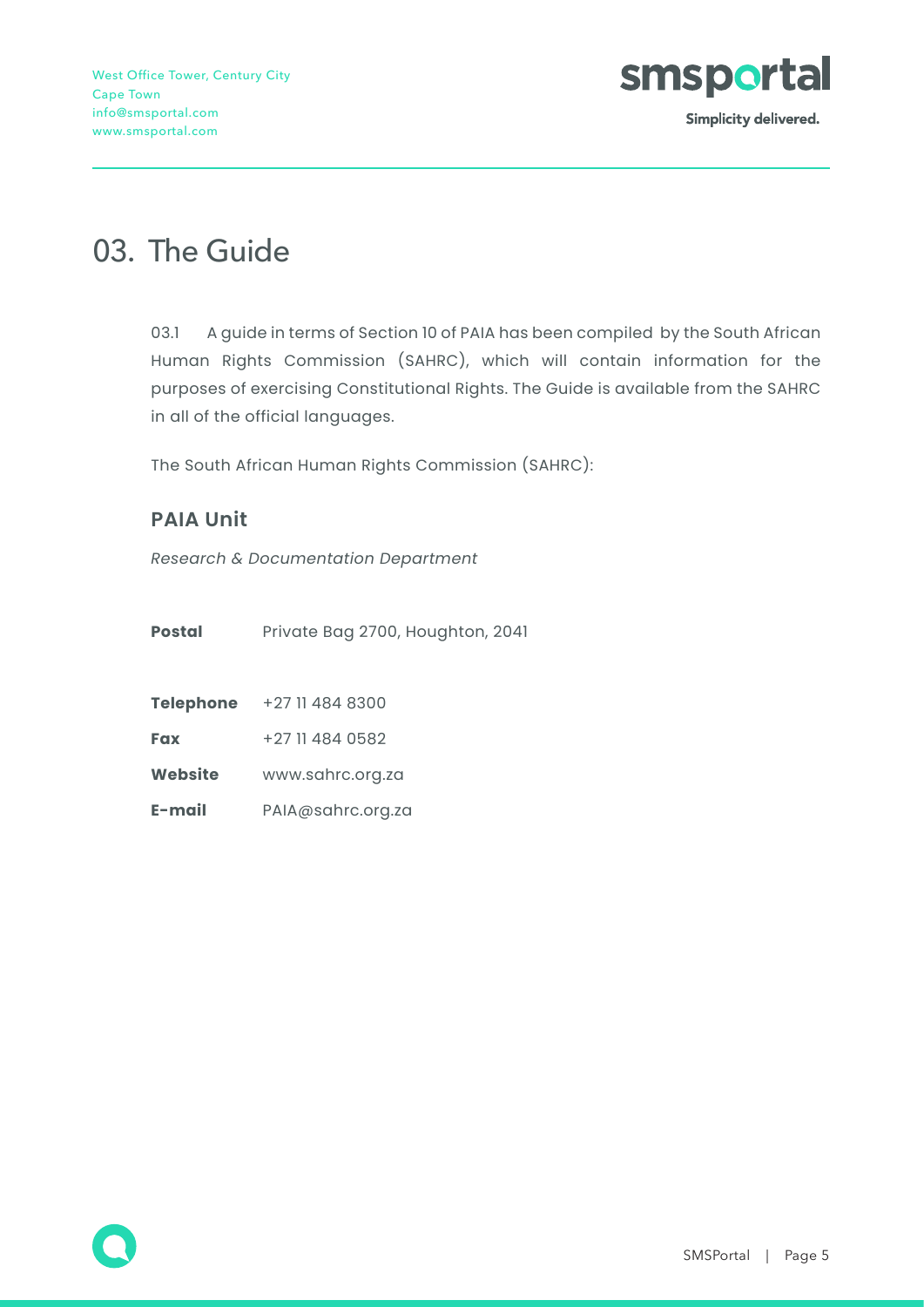

### 04. Information Available in terms of any other Legislation

04.1 Information is held and maintained by the Company in compliance with the following legislation:

- Arbitration Act No. 42 of 1965
- Basic Conditions of Employment No. 75 of 1997
- Broad Based Black Economic Empowerment Act No. 53 of 2003
- Companies Act No. 71 of 2008
- Compensation for Occupational Injuries and Health Diseases Act No.130 of 1993
- Consumer Protection Act No. 68 of 2008
- Copyright Act No. 98 of 1978
- Currency and Exchanges Act No. 9 of 1933
- Electronic Communications Act No. 36 of 2005
- Electronic Communications and Transactions Act No. 25 of 2002
- Employment Equity Act No. 55 of 1998
- Financial Intelligence Centre Act No. 38 of 2001
- Income Tax Act No. 95 of 1967
- Insolvency Act No. 24 of 1936
- Insurance Act No 27 of 1943
- Intellectual Property Laws Amendments Act No. 38 of 1997
- Labour Relations Act No. 66 of 1995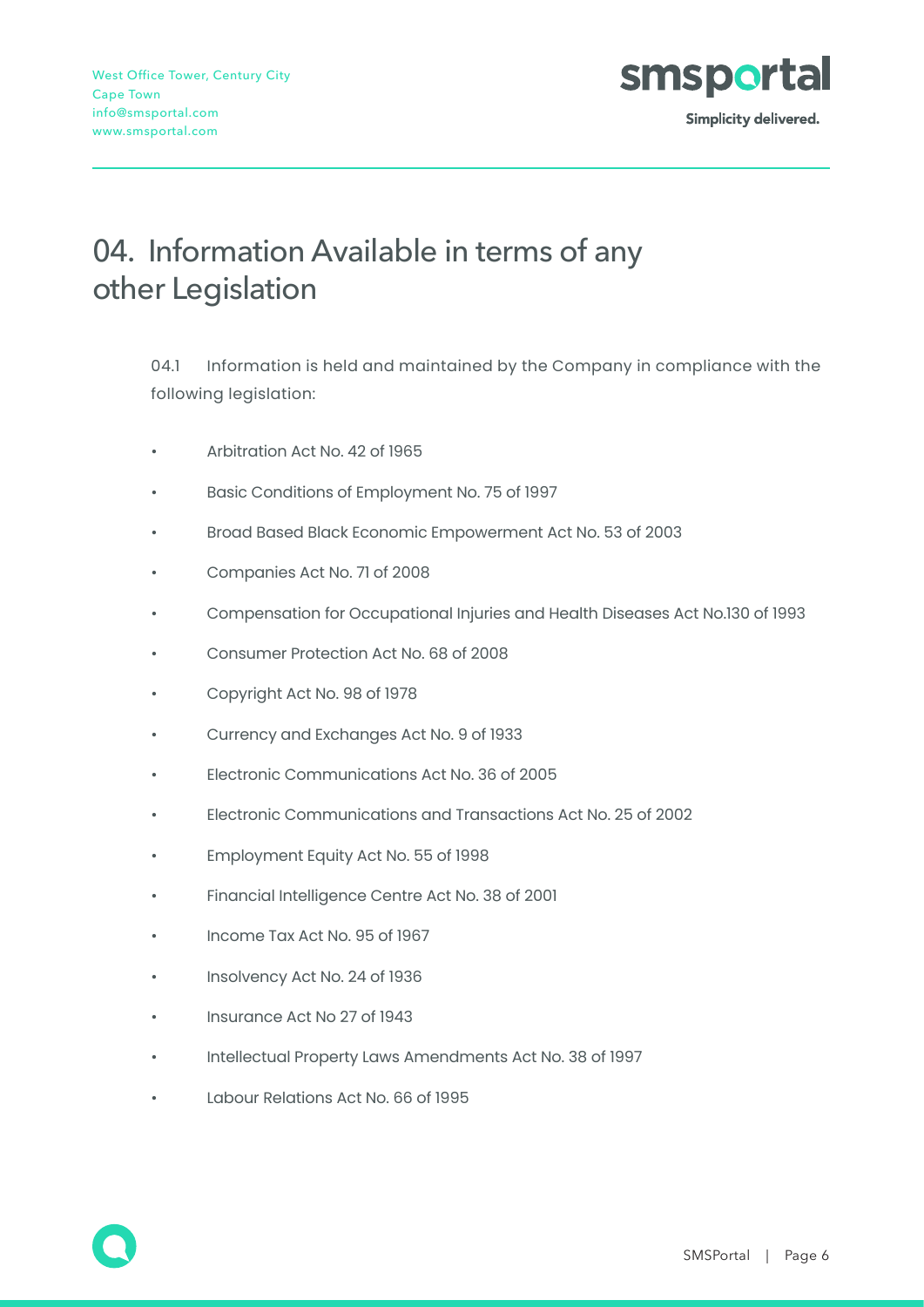

#### 04.1 Continued

- Long Term Insurance Act No. 52 of 1998
- Medical Schemes Act No. 131 of 1998
- National Credit Act No. 34 of 2005
- Occupational Health & Safety Act No. 85 of 1993
- Patents Act No. 57 of 1978
- Pension Funds Act No. 24 of 1956
- Prevention and Combating of Corrupt Activities Act No. 12 of 2004
- Prevention of Organized Crime Act No. 121 of 1998
- Protection of Personal Information Act No. 4 of 2013
- Short Term Insurance Act No. 53 of 1998
- Skills Development Act No. 97 of 1998
- Skills Development Levies Act No. 9 of 1999
- Trademarks Act No. 194 of 1993
- Unemployment Contribution Act No. 4 of 2002
- Unemployment Insurance Act No. 30 of 1996
- Value Added Tax Act 89 of 1991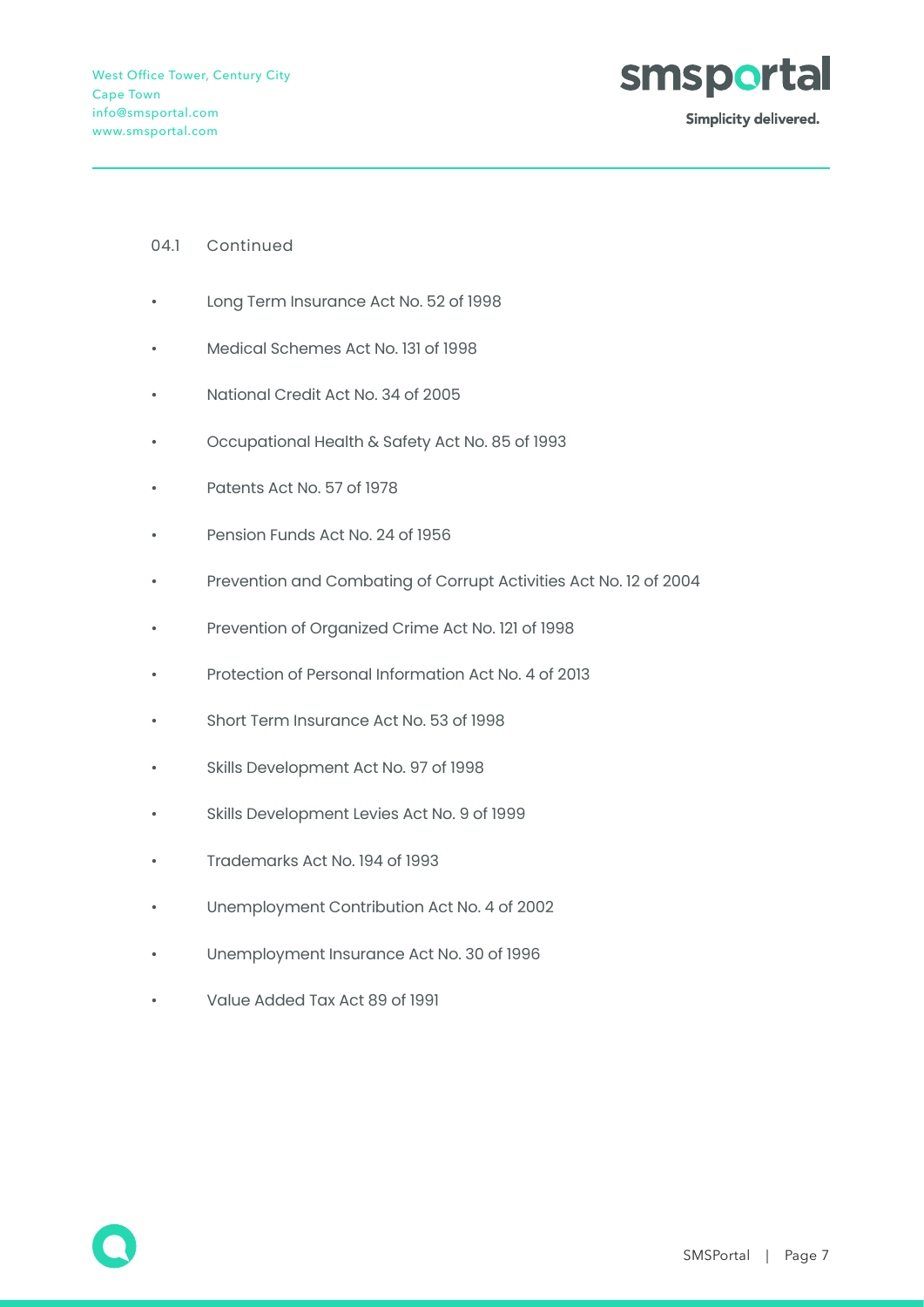

### 05. Records held by SMSPortal

05.1 SMSPortal maintains the types and categories of records as listed in Schedule 1. Every request for information will be dealt with on a case by case basis and the mere fact that a record is listed below does not mean that access to that record will be granted.

### 06. Schedule of Personal Information Processed by the Company

06.1 The personal information processed by the Company in terms of POPIA is set out in Schedule 2.

### 07. Planned and actual transborder flows of personal information

07.1 The Company may use hosting or cloud services to store and process personal information that are not located in the Republic of South Africa. If it does so, it will ensure that the level of protection given to the personal information is at least as good as that provided for under South African Law, either by means of a binding contract with the service provider, or by using a service provider located in a country with privacy laws of similar or stronger effect.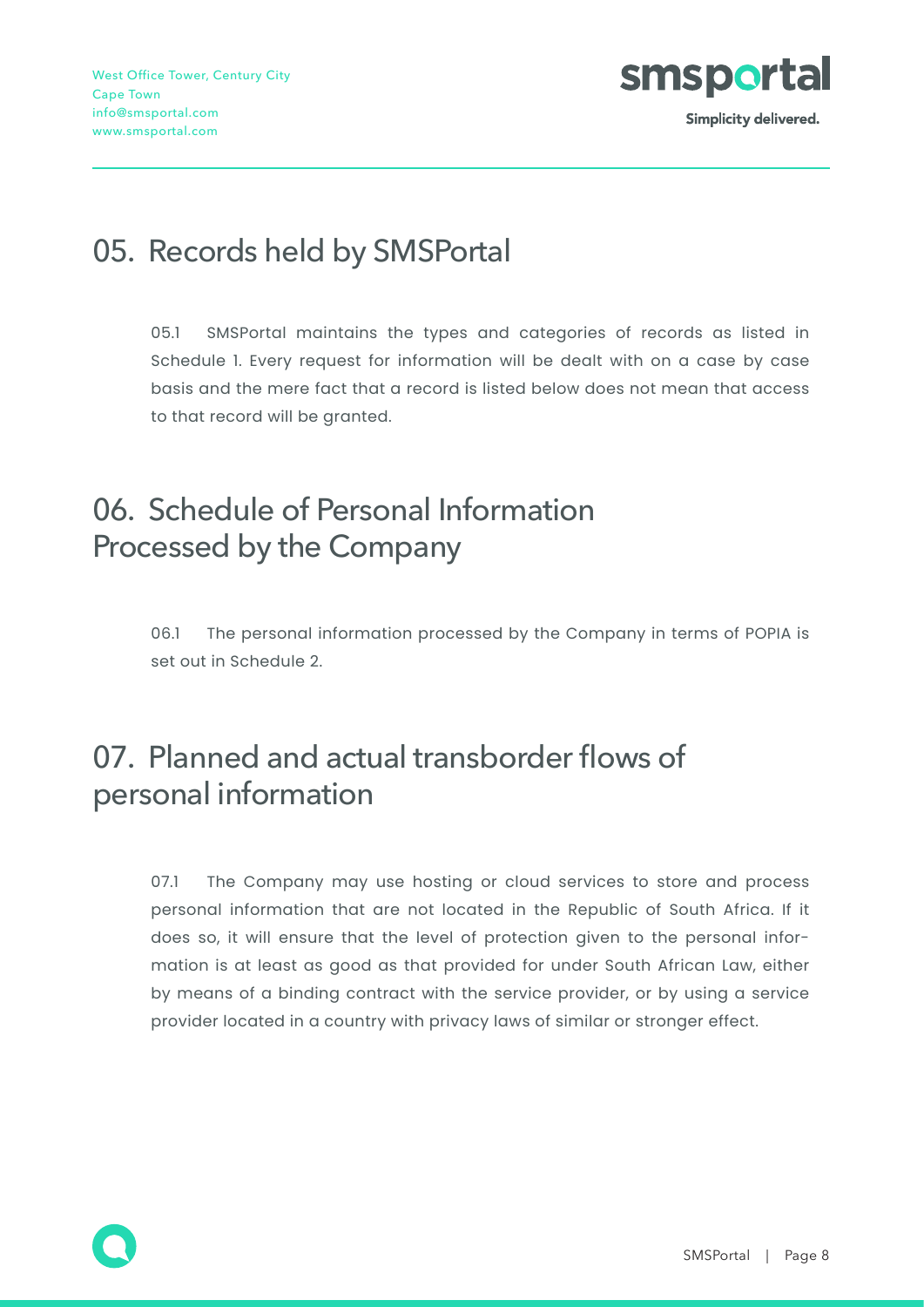

### 08. Information Security Measures

08.1 The Company employs appropriate, reasonable technical and organisational measures to secure the integrity and confidentiality of personal information in its possession or under its control, which include the following:

- Identifying reasonably foreseeable internal and external risks to personal and other information in its possession or under its control;
- Establishing and maintaining appropriate safeguards against the risks identified;
- Regularly verifying that the safeguards are effectively implemented;
- Ensuring that the safeguards are continually updated in response to new risks or deficiencies in previously implemented safeguards.

### 09. Form of Request

09.1 Kindly complete the prescribed form (Annexure A) and return the completed form via e-mail, facsimile or by post to SMSPortal. No requests will be considered unless the following information is provided:

- The record or records sought
- The identity of the person requesting the record The form of access required
- The postal address or fax number of the requestor
- The person requesting the record must identify the right that is sought to be exercised or to be protected and provide an explanation of why the requested record is required for the exercise or protection of that right.
- If a request is made on behalf of another person, the person requesting the record must then submit proof of the capacity in which they are making the request to the satisfaction of SMSPortal.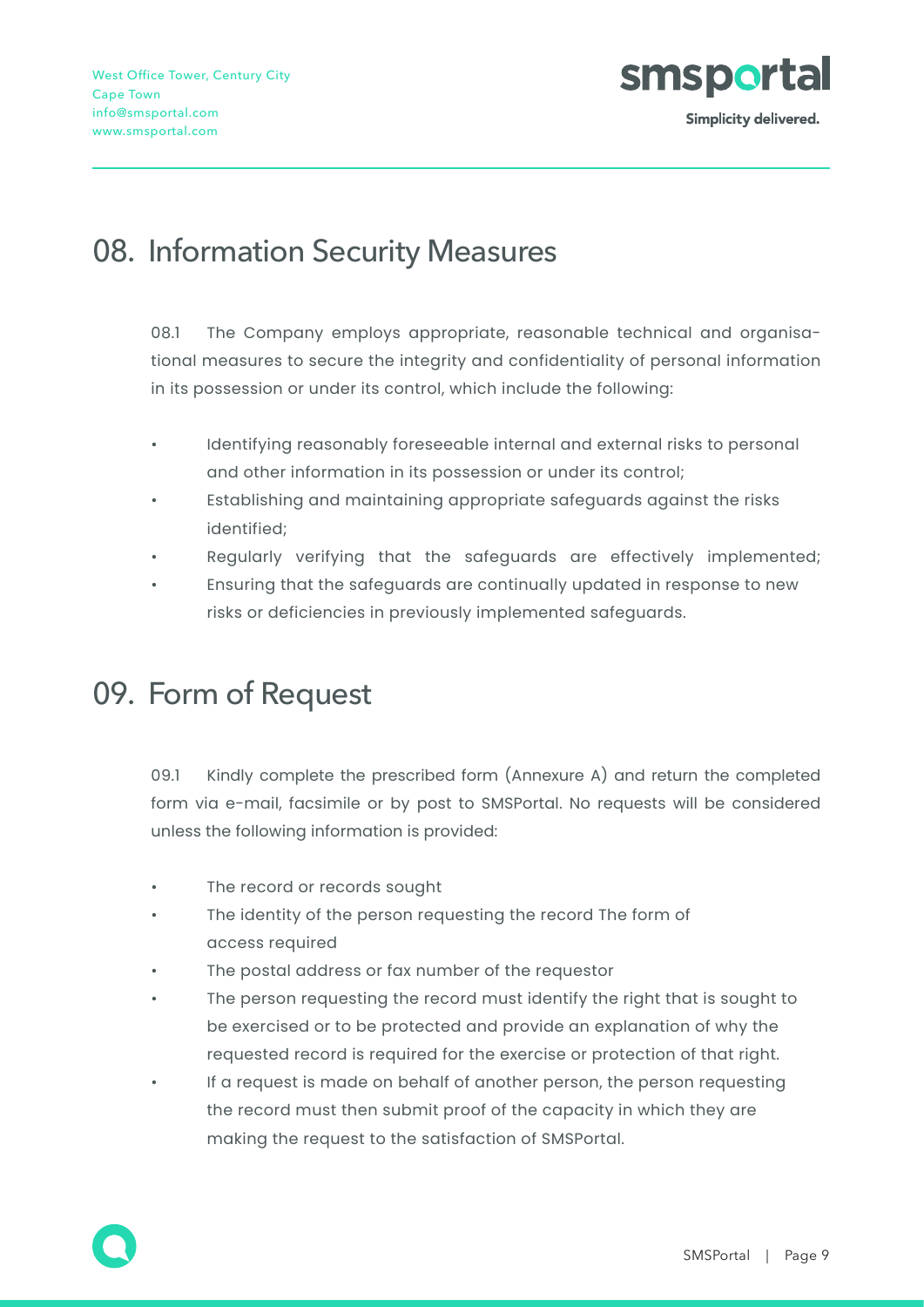

### 10. Prescribed Fees

10.1 Promotion of Access to Information Act prescribes a fee payable in respect of requests made in terms of the Act.

10.2 Should you be requesting a personal record, ie a record that contains personal information about yourself, there is NO prescribed fee. If you are not requesting a personal record, there is a prescribed fee of R50.00 (fifty Rand), which is payable before submitting your request. Proof of payment of this fee must accompany your request to SMSPortal.

10.3 Should your request be granted, you will be notified should there be any additional costs payable for accessing the records. Costs for accessing the record may include costs of reproduction of the record as well as time needed to locate and prepare the record.

#### 11. Consideration of Your Request

11.1 SMSPortal undertakes to process a request for a record within thirty (30) days. You will be notified in writing whether your request has been granted or denied and the decision of SMSPortal is final.

### 12. Latest notice in terms of Section 52(2) (if any)

12.1. At this stage no notice has been published on the categories of records that are automatically available without a person having to request access in terms of PAIA.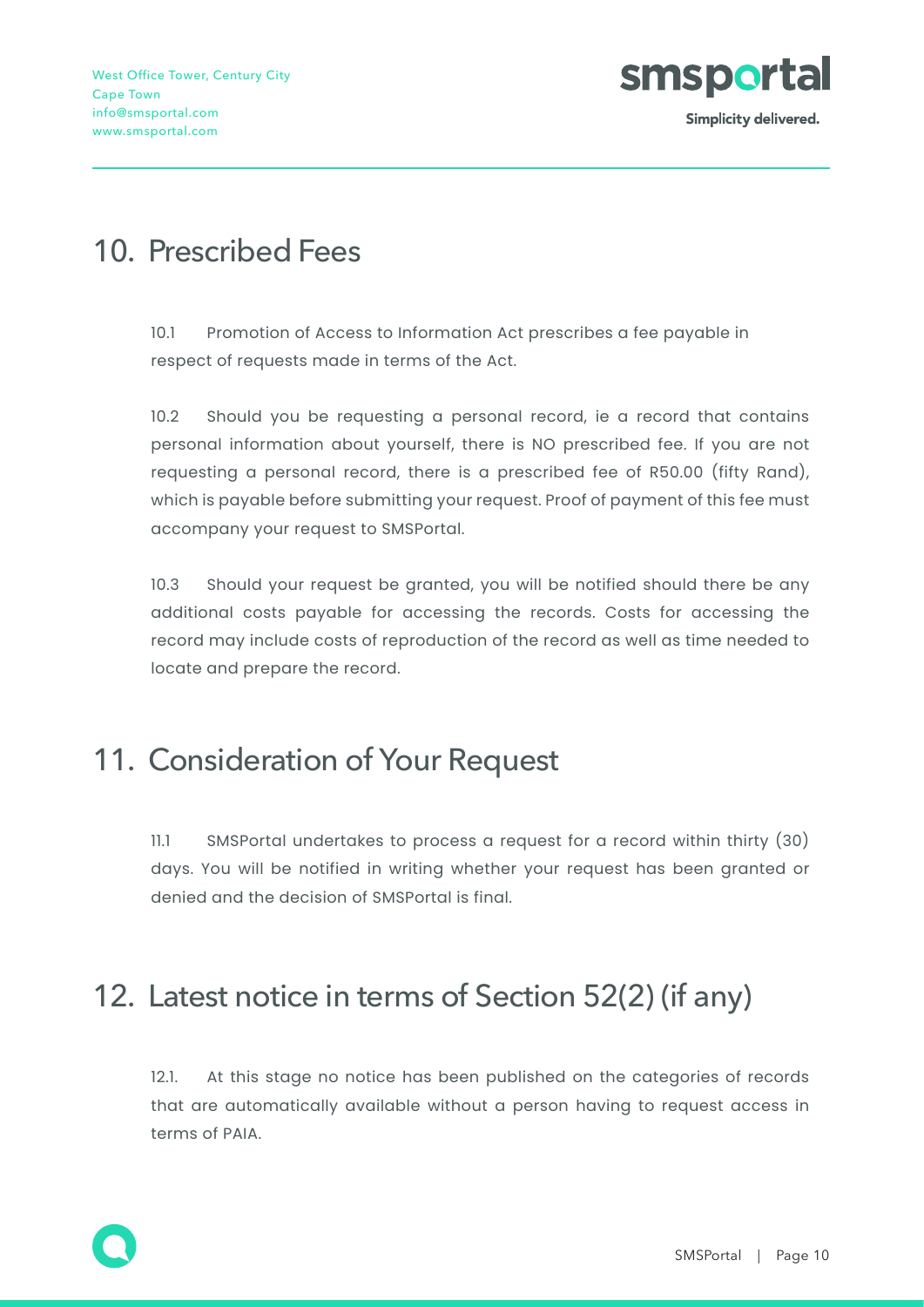

### 13. Availability of Manual

13.1. This manual is available free of charge for inspection at the abovementioned address; and at the South African Human Rights Commission.

13.2. Copies of the manual may be obtained, subject to the prescribed fees.

13.3. The manual may also be accessed on the Company's website or alternatively a copy is available upon request directly from the SAHRC.

#### 14. Reservation of Rights

14.1. Nothing in this manual is to be construed as a waiver of the right to the confidentiality of any document or any legal privilege or right of non-disclosure attaching to any document mentioned herein, whether in terms of any statute or under the common law. All rights in this regard are fully reserved.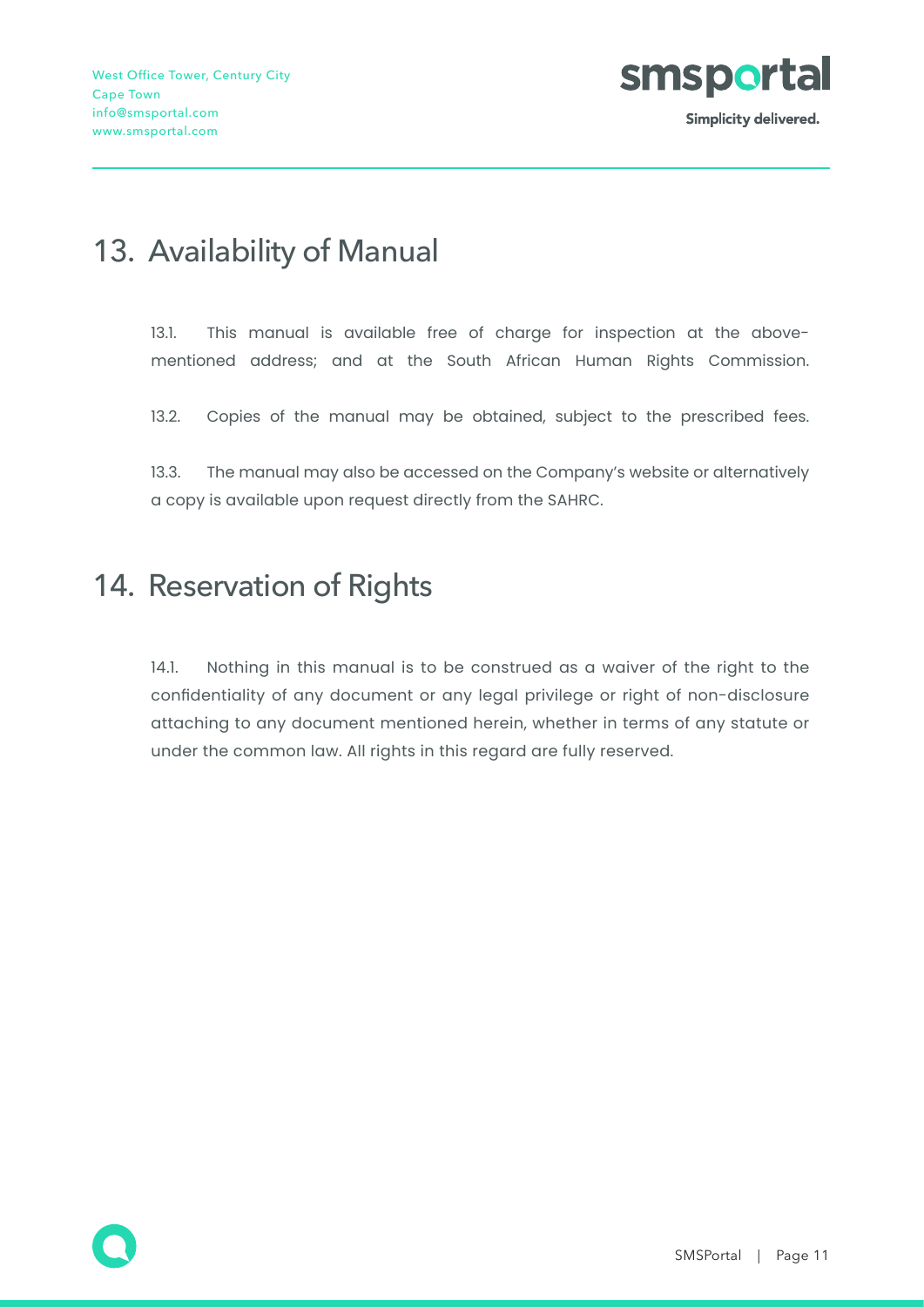

#### Schedule 1 Records Available in Terms of PAIA

| Category               | Subject                                                                                | Availability                |
|------------------------|----------------------------------------------------------------------------------------|-----------------------------|
| Communication          | Public product information                                                             | Available                   |
|                        | Media releases                                                                         | Available                   |
|                        | Promotion of Access to Information Act<br>Manual                                       | Available                   |
|                        | Internal & external correspondence                                                     | May not be disclosed        |
|                        | News and publications                                                                  | Available                   |
| <b>Human Resources</b> | <b>Employment contracts</b>                                                            | May not be disclosed        |
|                        | Disciplinary records                                                                   | May not be disclosed        |
|                        | Employment equity plan                                                                 | Limited disclosure (on req) |
|                        | Skills development programme                                                           | Limited disclosure (on req) |
|                        | Salaries and wages records                                                             | May not be disclosed        |
|                        | Documents relating to employee benefits                                                | May not be disclosed        |
|                        | Disciplinary code                                                                      | Limited disclosure (on req) |
|                        | Personnel Guidelines, Policies & Procedures                                            | Limited disclosure (on req) |
|                        | Leave records                                                                          | May not be disclosed        |
|                        | Personal information of past, present &<br>prospective employees & officer / directors | May not be disclosed        |
|                        | <b>Banking details</b>                                                                 | May not be disclosed        |
|                        | <b>PAYE</b> records                                                                    | May not be disclosed        |
|                        | Documents issued to employees for income<br>tax purposes                               | May not be disclosed        |
|                        | Records of payments made to SARS on<br>behalf of employees                             | May not be disclosed        |
|                        | UIF records                                                                            | May not be disclosed        |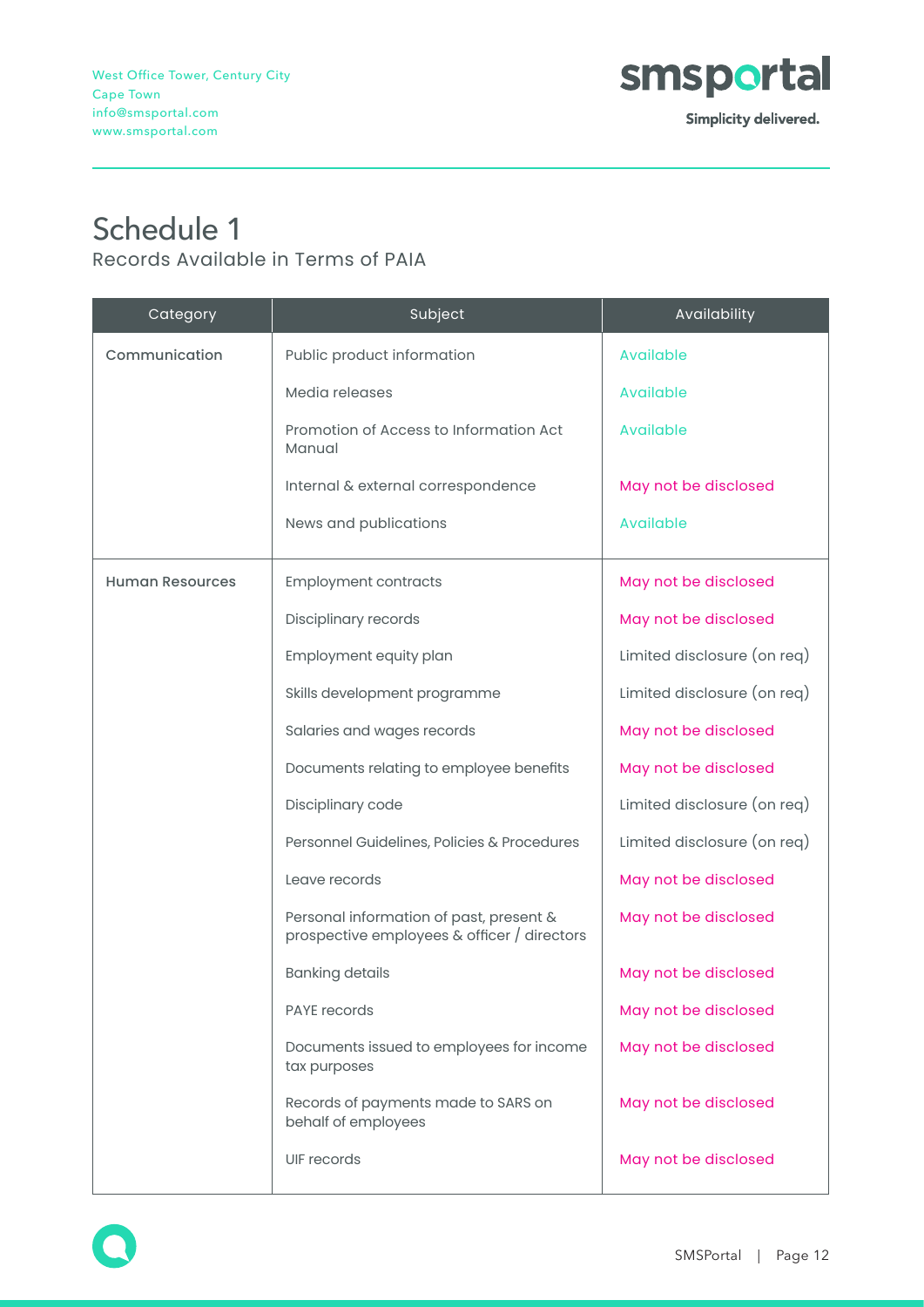

Simplicity delivered.

| Category                                     | Subject                                                                                               | Availability                |
|----------------------------------------------|-------------------------------------------------------------------------------------------------------|-----------------------------|
| <b>Client Records</b>                        | Records provided by clients, including<br>documentary information required in<br>compliance with FICA | May not be disclosed        |
|                                              | Records provided by a client to a third<br>party acting for and on behalf of the<br>Company           | May not be disclosed        |
|                                              | Records provided by third parties                                                                     | May not be disclosed        |
|                                              | Client files, including correspondence with<br>clients                                                | May not be disclosed        |
|                                              | Correspondence with third parties                                                                     | May not be disclosed        |
|                                              | Contracts & Agreements Customer<br>Database                                                           | May not be disclosed        |
|                                              | <b>Customer Complaints &amp; Queries</b>                                                              | May not be disclosed        |
| Immovable and                                | Asset register                                                                                        | Limited disclosure (on req) |
| <b>Movable Property</b>                      | Agreements for the lease of immovable<br>property                                                     | May not be disclosed        |
|                                              | Agreements for the lease or sale of<br>movable property                                               | May not be disclosed        |
|                                              | Credit sale agreements and/or hire<br>purchase agreements                                             | May not be disclosed        |
|                                              | Other agreements for the purchase,<br>ordinary sale, conditional sale or<br>hire of assets            | May not be disclosed        |
| Information<br>Technology                    | Computer software, support and<br>maintenance agreements                                              | May not be disclosed        |
|                                              | Other documentation pertaining to<br>computer systems and computer<br>programmes                      | May not be disclosed        |
| Information relating<br>to legal proceedings | Records relating to legal proceedings<br>involving the Company                                        | May not be disclosed        |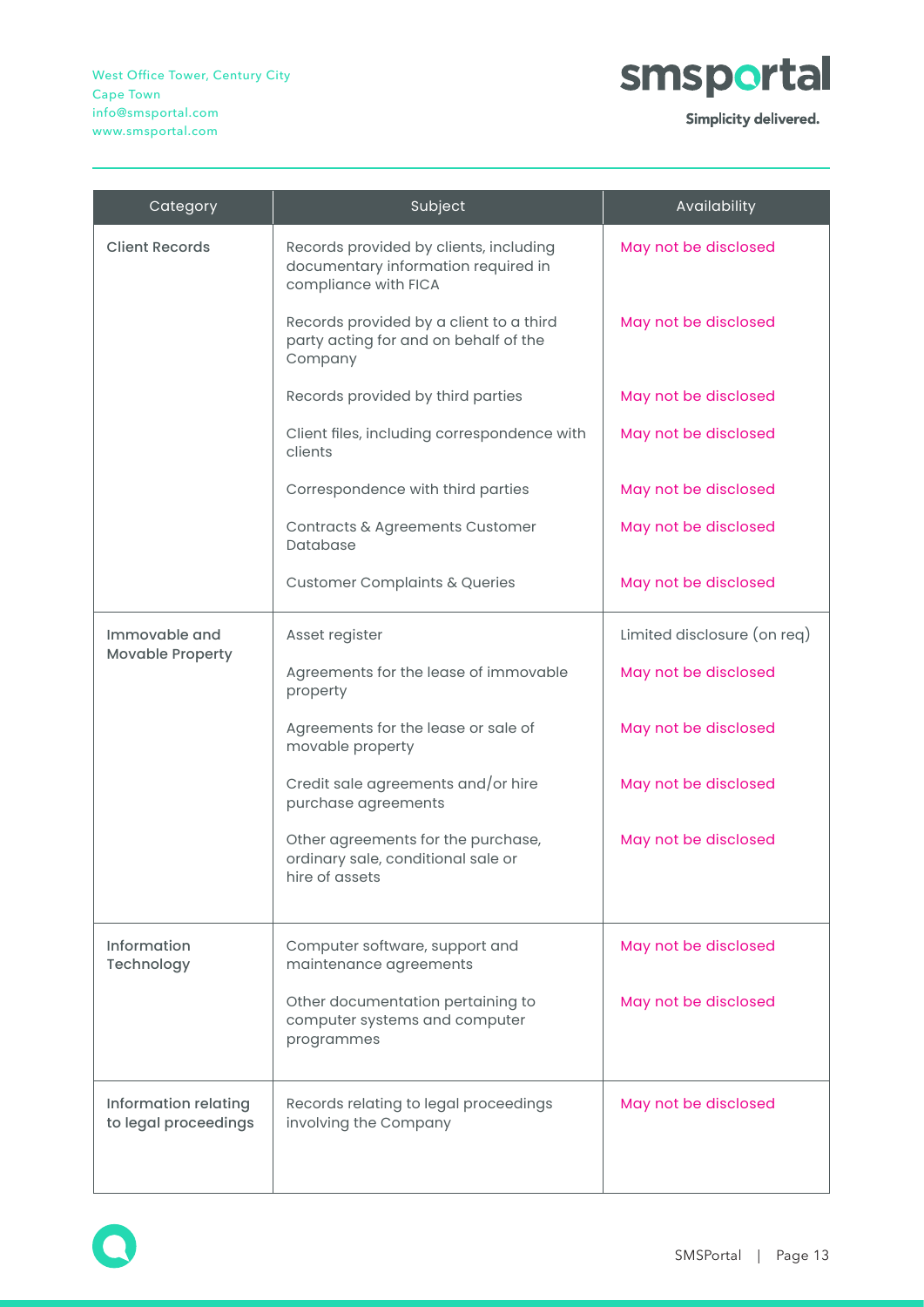

Simplicity delivered.

| Category                     | Subject                                                                                                       | Availability                |
|------------------------------|---------------------------------------------------------------------------------------------------------------|-----------------------------|
| <b>Financial Information</b> | Financial and accounting records                                                                              | May not be disclosed        |
|                              | <b>Banking details</b>                                                                                        | Available upon request      |
|                              | Insurance records                                                                                             | May not be disclosed        |
|                              | Tax compliance documents & tax returns                                                                        | May not be disclosed        |
|                              | Accounting records                                                                                            | May not be disclosed        |
|                              | <b>Bank statements</b>                                                                                        | May not be disclosed        |
|                              | Invoices in respect of creditors & debtors                                                                    | May not be disclosed        |
|                              | Details of auditors                                                                                           | Available upon request      |
|                              | Auditors' reports                                                                                             | Limited disclosure (on req) |
| <b>General Records</b>       | Client, supplier and document databases                                                                       | May not be disclosed        |
|                              | <b>BBBEE Certificate</b>                                                                                      | Available upon request      |
|                              | Commercial agreements                                                                                         | May not be disclosed        |
|                              | Statutory records                                                                                             | Available upon request      |
|                              | Organisational structure                                                                                      | Available upon request      |
| <b>Intellectual Property</b> | List of trademarks, copyrights and designs<br>held and pending applications                                   | Available upon request      |
|                              | Records relating to domain names                                                                              | Available upon request      |
|                              | Licenses relating to intellectual property<br>rights                                                          | Limited disclosure (on req) |
| <b>Company Records</b>       | Documents of incorporation                                                                                    | Available upon request      |
|                              | Memorandum and Articles of Association                                                                        | Limited disclosure (on req) |
|                              | Minutes of Board of Directors meetings                                                                        | May not be disclosed        |
|                              | Records relating to the appointment of<br>directors/ auditor/ secretary/ public officer<br>and other officers | May not be disclosed        |
|                              | Share Register and other statutory registers                                                                  | May not be disclosed        |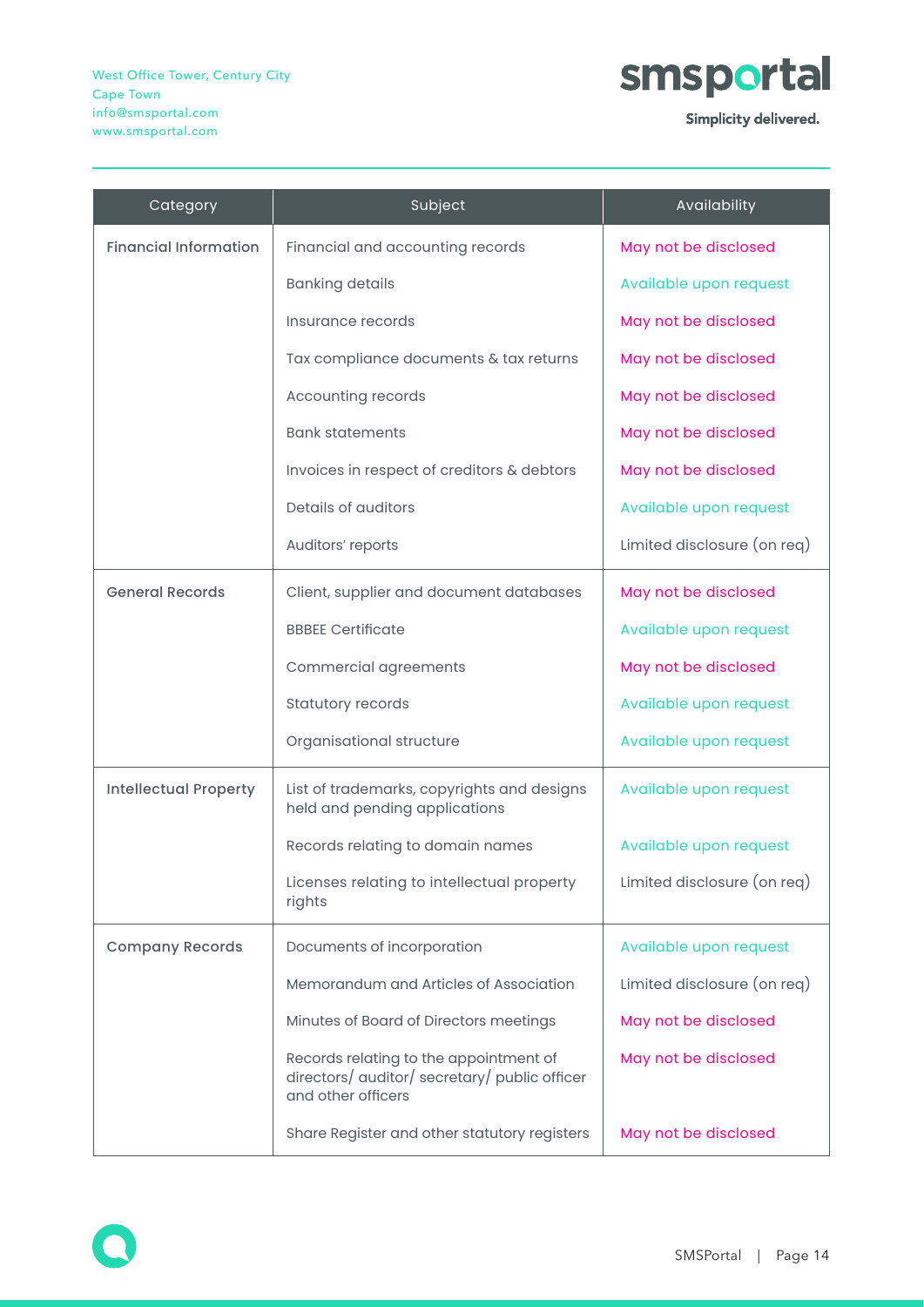

### Schedule 2

Personal Information Processed in Terms of POPIA

| <b>Personal Information</b>                                                                                                                                                                                                                                        | Purpose of Processing                                                                                                                                                                                               | Data Subjects it<br>relates to                   | <b>Valid Recipients</b>                                                                                                                                                        |
|--------------------------------------------------------------------------------------------------------------------------------------------------------------------------------------------------------------------------------------------------------------------|---------------------------------------------------------------------------------------------------------------------------------------------------------------------------------------------------------------------|--------------------------------------------------|--------------------------------------------------------------------------------------------------------------------------------------------------------------------------------|
| <b>Employee Personal</b><br>Information, including:<br>Full name<br><b>Identity Number</b><br>Physical address<br>Cellphone number<br>Personal<br><b>Email address</b><br><b>Banking details</b><br>Tax information                                                | Managing employment<br>relationship.<br>As required by statutory<br>obligations in terms of<br>the relevant employment<br>legislation.<br>As required by SARS for<br>tax purposes.                                  | Past and current<br>employees of the<br>Company. | Management of<br>the Company.<br>Accounts<br>department of<br>the Company.<br>SARS.<br><b>Statutory bodies</b><br>and courts in<br>terms of<br>legislation or<br>court orders. |
| Supplier and Third-Party<br><b>Contractors' Personal</b><br>Information, including:<br>Full name<br><b>Identity Number</b><br>Company name<br>Company<br><b>Registration Number</b><br>Physical address<br>Contact details<br>VAT number<br><b>Banking details</b> | Managing supplier /<br>contractor relationship<br>for services to be<br>provided.<br>To make payments for<br>services rendered.<br>As required by statutory<br>obligations in terms of<br>the relevant legislation. | Past and current<br>employees of the<br>Company. | Management of<br>the Company.<br>Accounts<br>department of<br>the Company.<br>SARS.<br><b>Statutory bodies</b><br>and courts in<br>terms of<br>legislation or<br>court orders. |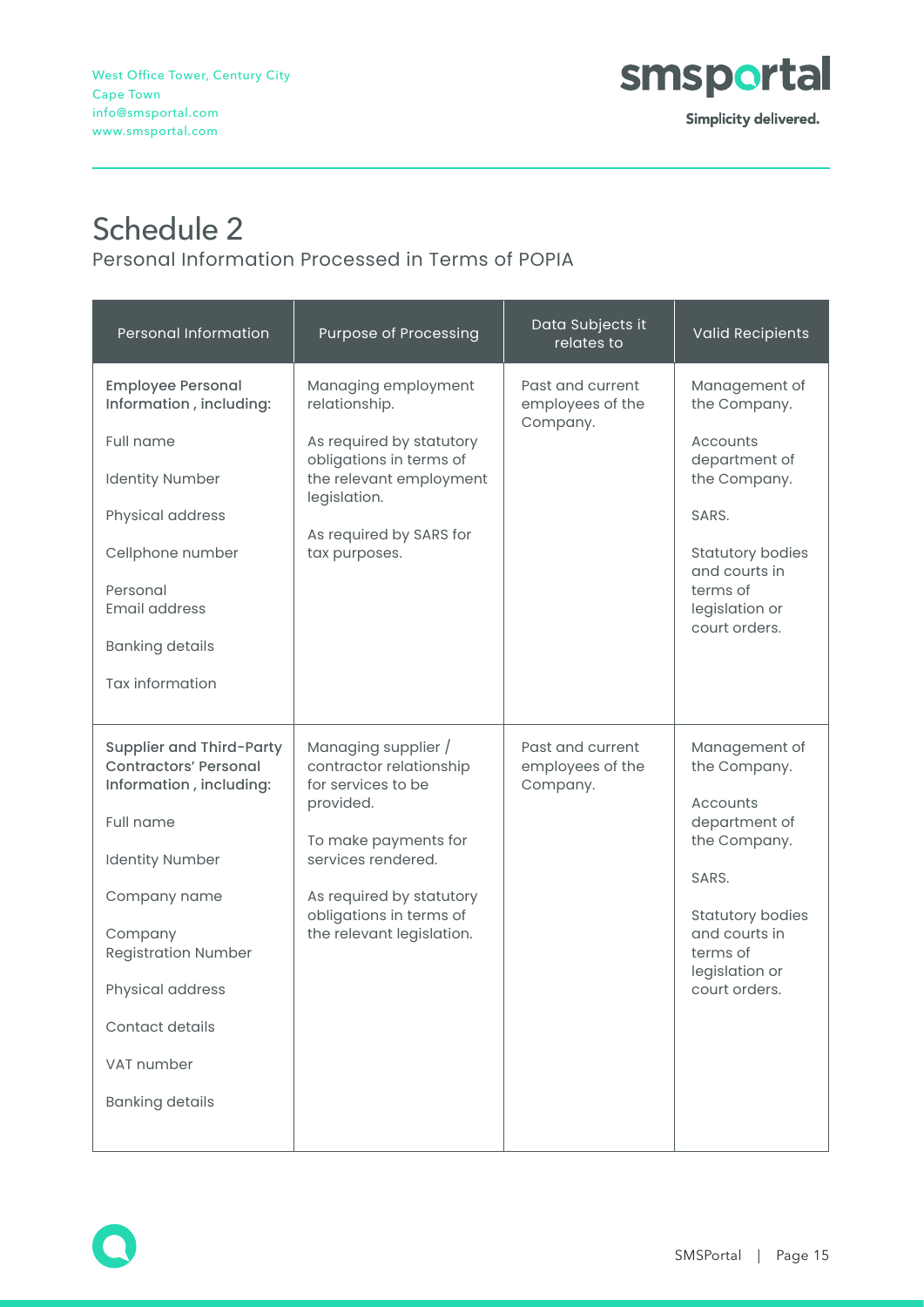West Office Tower, Century City Cape Town info@smsportal.com www.smsportal.com



Simplicity delivered.

| <b>Personal Information</b>                                                                                                                                                                                                             | <b>Purpose of Processing</b>                                                                                                                                                                                                                                   | Data Subjects it<br>relates to                   | <b>Valid Recipients</b>                                                                                                                                            |
|-----------------------------------------------------------------------------------------------------------------------------------------------------------------------------------------------------------------------------------------|----------------------------------------------------------------------------------------------------------------------------------------------------------------------------------------------------------------------------------------------------------------|--------------------------------------------------|--------------------------------------------------------------------------------------------------------------------------------------------------------------------|
| <b>Client Personal</b><br>Information, including:<br>Full name<br><b>Identity Number</b><br>Company/Entity name<br>Company/Entity<br><b>Registration Number</b><br>Company/Entity<br>incorporation<br>documentation<br>Physical address | Managing client<br>relationship.<br>To render services to<br>client<br>To comply with<br>obligations in terms of<br>FICA.<br>To make payments to<br>client where required.<br>As required by statutory<br>obligations in terms of<br>the relevant legislation. | Past and current<br>employees of the<br>Company. | Management of<br>the Company.<br>Financial<br>Intelligence<br>Centre.<br>Staff.<br>Accounts<br>department<br>of the Company.<br>Third party<br>suppliers.<br>SARS. |
| Contact details<br>VAT / Income<br>Tax number<br><b>Banking details</b><br>Documentation /<br>information provided by<br>the client.                                                                                                    |                                                                                                                                                                                                                                                                |                                                  | <b>Statutory bodies</b><br>and courts in<br>terms of<br>legislation or<br>court orders.                                                                            |
| Personal Information<br>collected from COVID19<br>sign-in register.                                                                                                                                                                     | Required to be obtained<br>and kept in accordance<br>with the relevant<br>Regulations in terms of<br>the Disaster<br>Management Act.                                                                                                                           | Any person<br>entering the<br>Company's office.  | Management of<br>the Company.<br><b>Statutory bodies</b><br>and courts in<br>terms of<br>legislation<br>or court orders.                                           |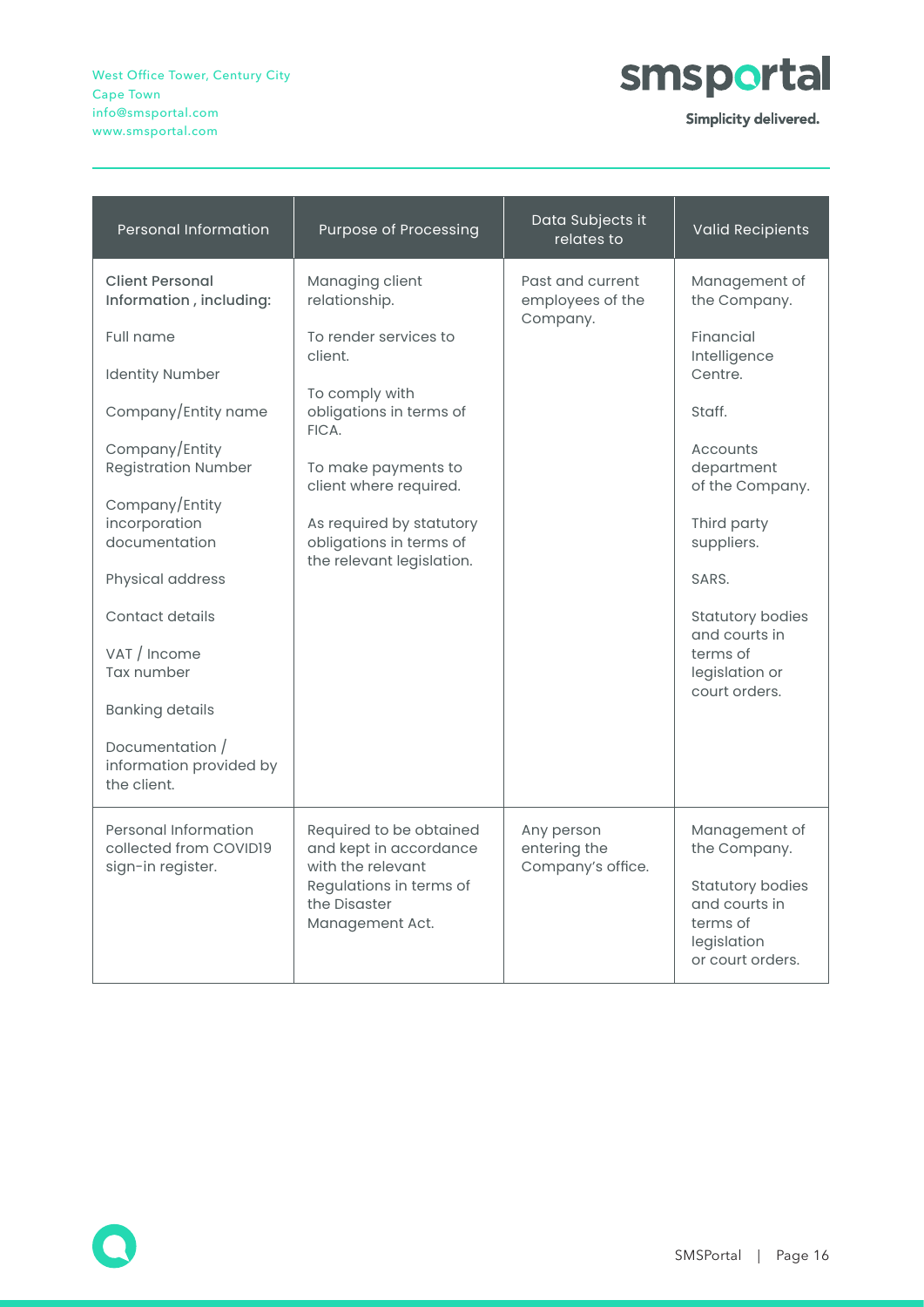

Annexure A / Prescribed Form

### Request For Access To Record Of Private Body

#### A. Particulars of SMSPortal

**Attention** Mr Ian Calder

 4th Floor, West Office Tower Canal Walk Century Boulevard Cape Town, 8001

**Telephone** +27 86 111 2021

**Fax** +27 86 572 1958

**E-mail** ian.calder@smsportal.com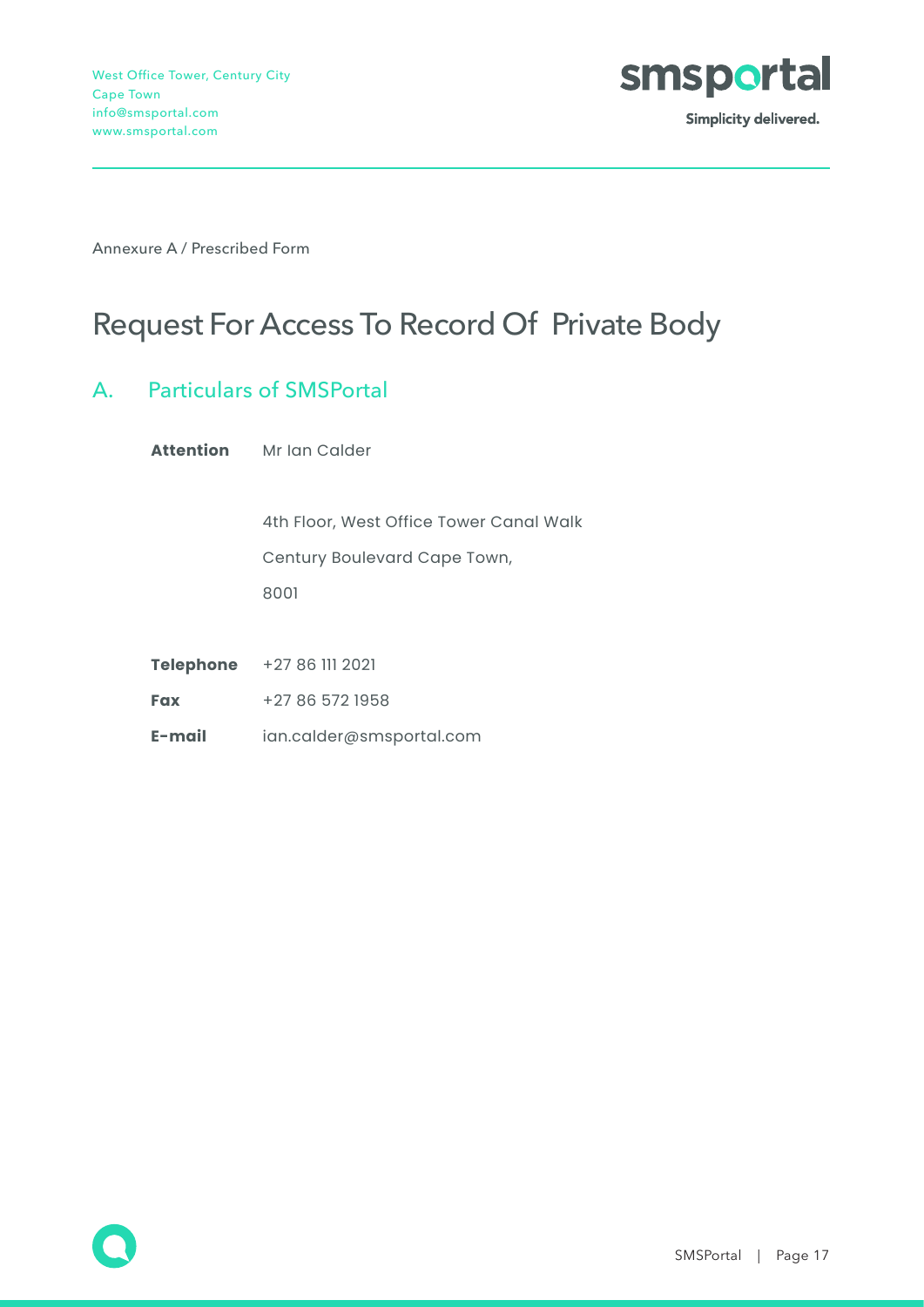

#### B. Particulars of Person Requesting Access to the Record

- (A) The details of the person who requests access to the record must be recorded below
- (B) An address and/or fax number in the Republic to which information must be sent **MUST** be provided.
- (C) Proof of the capacity in which the request is made, if applicable, must be attached.

| <b>First Name</b>     |  |
|-----------------------|--|
| Surname               |  |
| Preferred Language    |  |
| <b>Postal Address</b> |  |
| Fax Number            |  |
| Telephone Number      |  |
| E-mail Address        |  |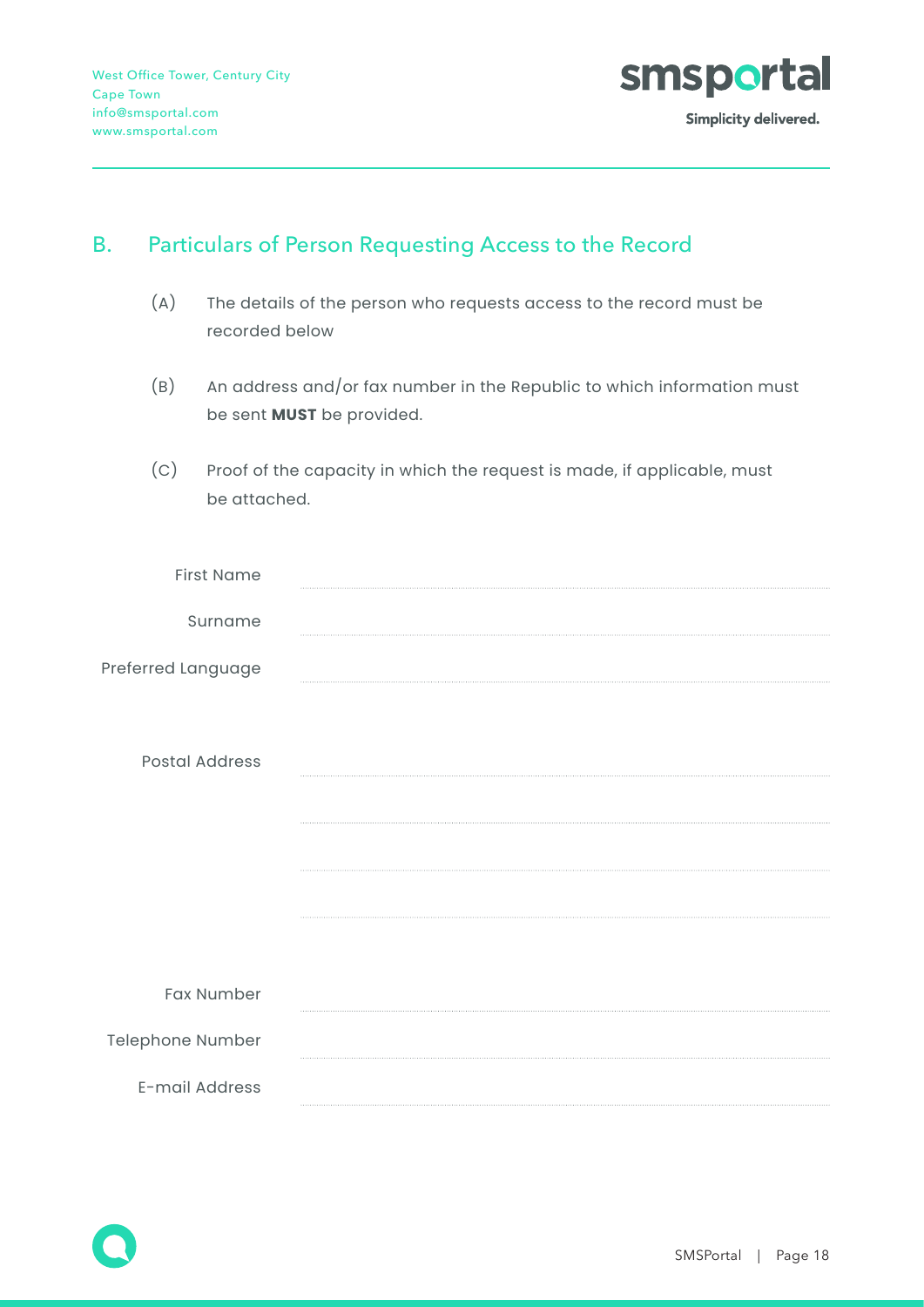

#### C. Particulars of Person on Whose Behalf Request is Made

This section must be completed **ONLY** if a request for information is made on behalf of another person.

| First Name       |  |
|------------------|--|
| Surname          |  |
| <b>ID Number</b> |  |

Relationship to person on whose behalf the request is being made:

#### D. Particulars of Record to be Accessed

Provide full particulars of the record to which access is requested:

- 1. Description of record or relevant part of the record:
- 2. Any further particulars of record that could assist us in locating it: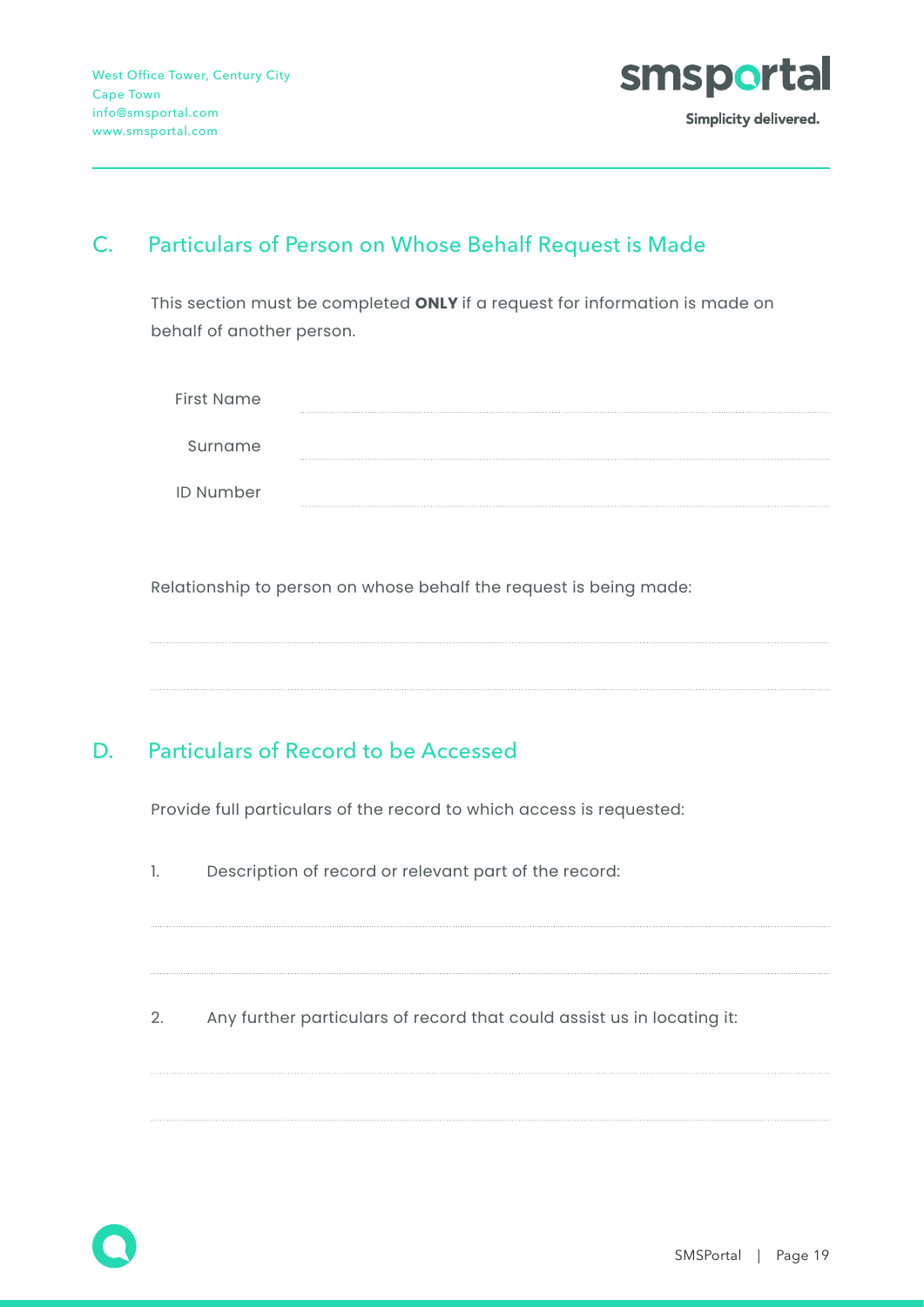

#### E. Fees

(A) A request for access to a record, other than a record containing personal information about yourself, will be processed only after the prescribed fee has been paid.

(B) Should your request be successful, you will be notified of the amount required to be paid as the access fee.

(C) The fee payable for access to a record depends on the form in which access is required and the reasonable time required to search for and prepare a record.

(D) If you qualify for exemption of the payment of any fee, please state the reason below.

Reason for exemption of payment of fees:

#### F. Form of Access to Record

If you are prevented by a disability to read, view or listen to the record in the form of access provided for in 1 to 4 hereunder, state your disability and indicate in which form the record is required. SMSPortal will endeavor to provide the record to you in the requested form but this may not always be possible depending on the form which the record is in. Should this be the case, SMSPortal will inform you as to what form the record is available in. The fee payable for access to the record, if any, will be determined partly by the form in which access is requested.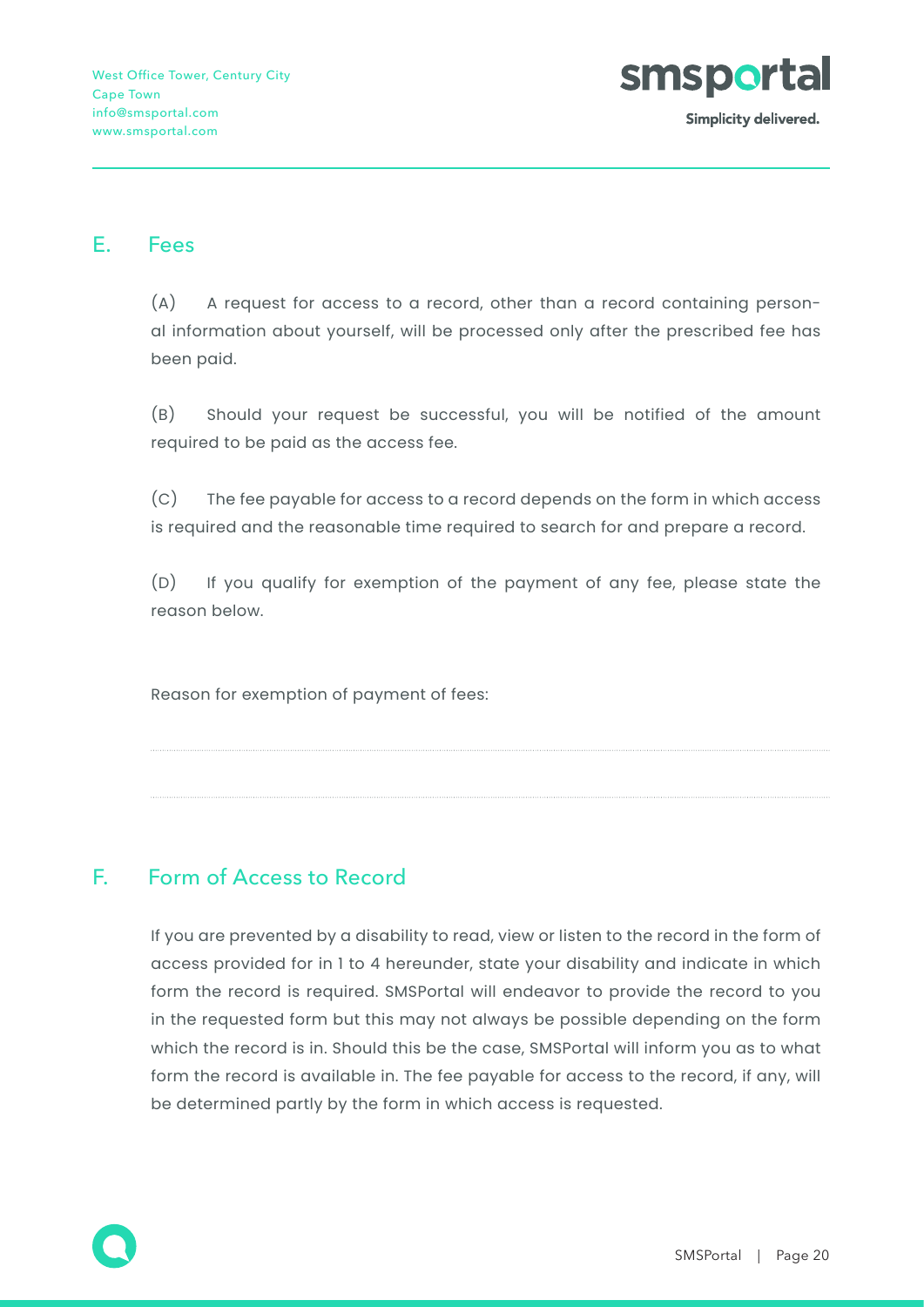

| 1. | If the record is in written or printed form:                                                                                                |               |                                                                  |  |     |                                   |    |
|----|---------------------------------------------------------------------------------------------------------------------------------------------|---------------|------------------------------------------------------------------|--|-----|-----------------------------------|----|
|    | Copy of record                                                                                                                              |               | Inspection of record                                             |  |     |                                   |    |
| 2. | If the record consists of visual images (this includes photographs, slides,<br>video recordings, computer-generated images, sketches, etc): |               |                                                                  |  |     |                                   |    |
|    | View the images                                                                                                                             |               | Transcription of the images                                      |  |     |                                   |    |
| 3. | If the record consists of recorded words or information which can be<br>reproduced in sound:                                                |               |                                                                  |  |     |                                   |    |
|    | Listen to the soundtrack<br>(audio cassette)                                                                                                |               | Transcription of the soundtrack<br>(written or printed document) |  |     |                                   |    |
| 4. | If the record is held on a computer or in an electronic or machine-readable<br>form:                                                        |               |                                                                  |  |     |                                   |    |
|    | Print copy of record                                                                                                                        | Print copy of | information derived                                              |  |     | Copy in computer<br>readable form |    |
|    | If you requested a copy or transcription of a record                                                                                        |               |                                                                  |  | Yes |                                   | No |

(above), do you wish the copy or transcription to be posted to you? A postal fee will be payable.